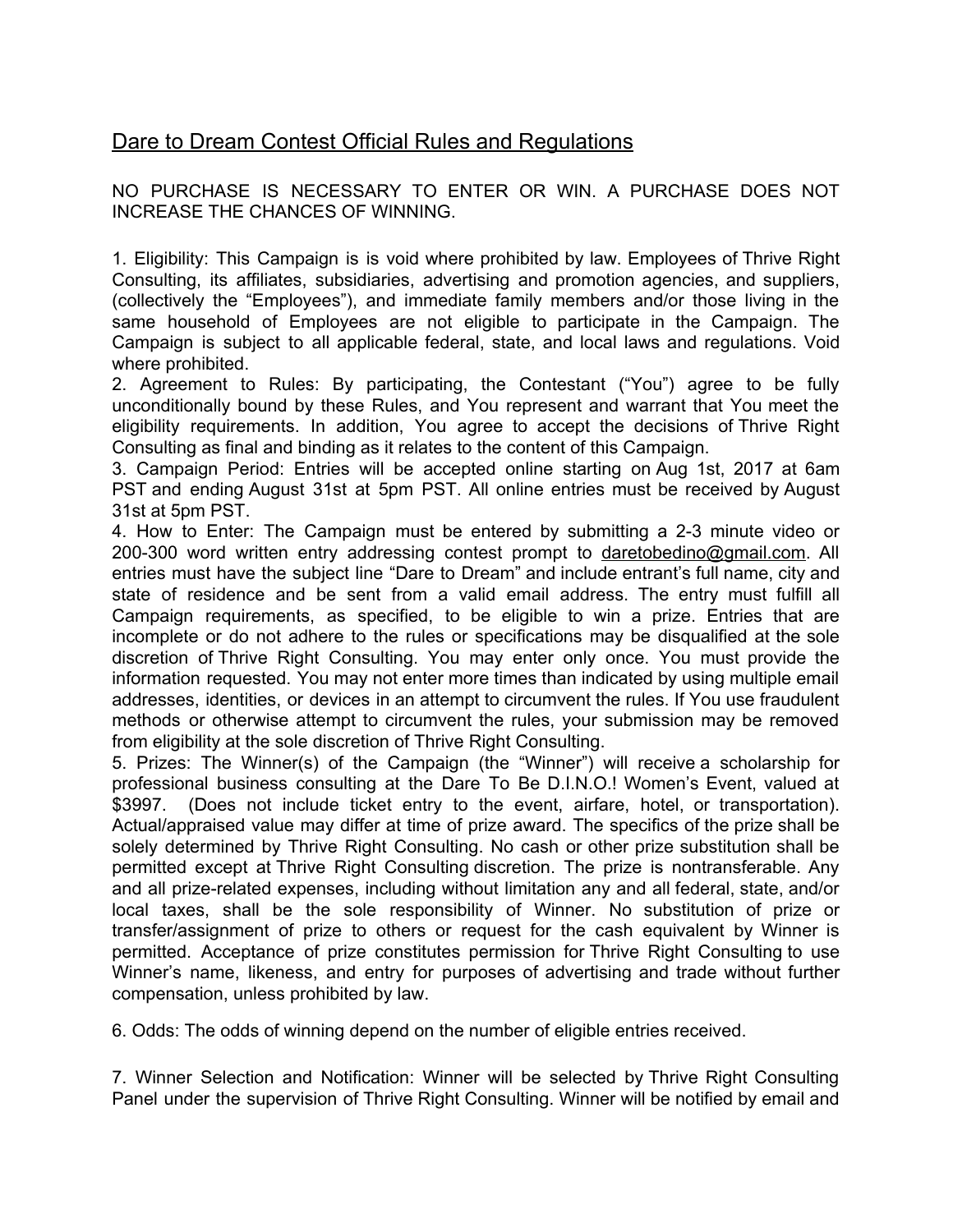social media announcement within five (5) days following selection of Winner. Thrive Right Consulting shall have no liability for Winner's failure to receive notices due to spam, junk e-mail or other security settings or for Winner's provision of incorrect or otherwise non-functioning contact information. If Winner cannot be contacted, is ineligible, fails to claim the prize within 10 days from the time award notification was sent, or fails to timely return a completed and executed declaration and release as required, the prize may be forfeited and an alternate Winner selected. Receipt by Winner of the prize offered in this Campaign is conditioned upon compliance with any and all federal, state, and local laws and regulations. ANY VIOLATION OF THESE OFFICIAL RULES BY WINNER (AT Thrive Right Consulting's SOLE DISCRETION) WILL RESULT IN WINNER'S DISQUALIFICATION AS WINNER OF THE CAMPAIGN, AND ALL PRIVILEGES AS WINNER WILL BE IMMEDIATELY TERMINATED.

8. Rights Granted by You: By entering this content (e.g., photo, video, text, etc.), You understand and agree that Thrive Right Consulting, anyone acting on behalf of Thrive Right Consulting, and Thrive Right Consulting's licensees, successors, and assigns, shall have the right, where permitted by law, to print, publish, broadcast, distribute, and use in any media now known or hereafter developed, in perpetuity and throughout the World, without limitation, your entry, name, portrait, picture, voice, likeness, image, statements about the Campaign, and biographical information for news, publicity, information, trade, advertising, public relations, and promotional purposes. without any further compensation, notice, review, or consent. Optional verbiage for Contests: By entering this content, You represent and warrant that your entry is an original work of authorship, and does not violate any third party's proprietary or intellectual property rights. If your entry infringes upon the intellectual property right of another, You will be disqualified at the sole discretion of Thrive Right Consulting. If the content of your entry is claimed to constitute infringement of any proprietary or intellectual proprietary rights of any third party, You shall, at your sole expense, defend or settle against such claims. You shall indemnify, defend, and hold harmless Thrive Right Consulting from and against any suit, proceeding, claims, liability, loss, damage, costs or expense, which Thrive Right Consulting may incur, suffer, or be required to pay arising out of such infringement or suspected infringement of any third party's right.

9. Terms & Conditions: Thrive Right Consulting reserves the right, in its sole discretion, to cancel, terminate, modify or suspend the Campaign should virus, bug, non-authorized human intervention, fraud, or other cause beyond Thrive Right Consulting's control corrupt or affect the administration, security, fairness, or proper conduct of the Campaign. In such case, Thrive Right Consulting may select the Winner from all eligible entries received prior to and/or after (if appropriate) the action taken by Thrive Right Consulting. Thrive Right Consulting reserves the right, in its sole discretion, to disqualify any individual who tampers or attempts to tamper with the entry process or the operation of the Campaign or website or violates these Terms & Conditions. Thrive Right Consulting has the right, in its sole discretion, to maintain the integrity of the Campaign, to void votes for any reason, including, but not limited to: multiple entries from the same user from different IP addresses; multiple entries from the same computer in excess of that allowed by Campaign rules; or the use of bots, macros, scripts, or other technical means for entering. Any attempt by an entrant to deliberately damage any website or undermine the legitimate operation of the Campaign may be a violation of criminal and civil laws. Should such attempt be made, Thrive Right Consulting reserves the right to seek damages to the fullest extent permitted by law.